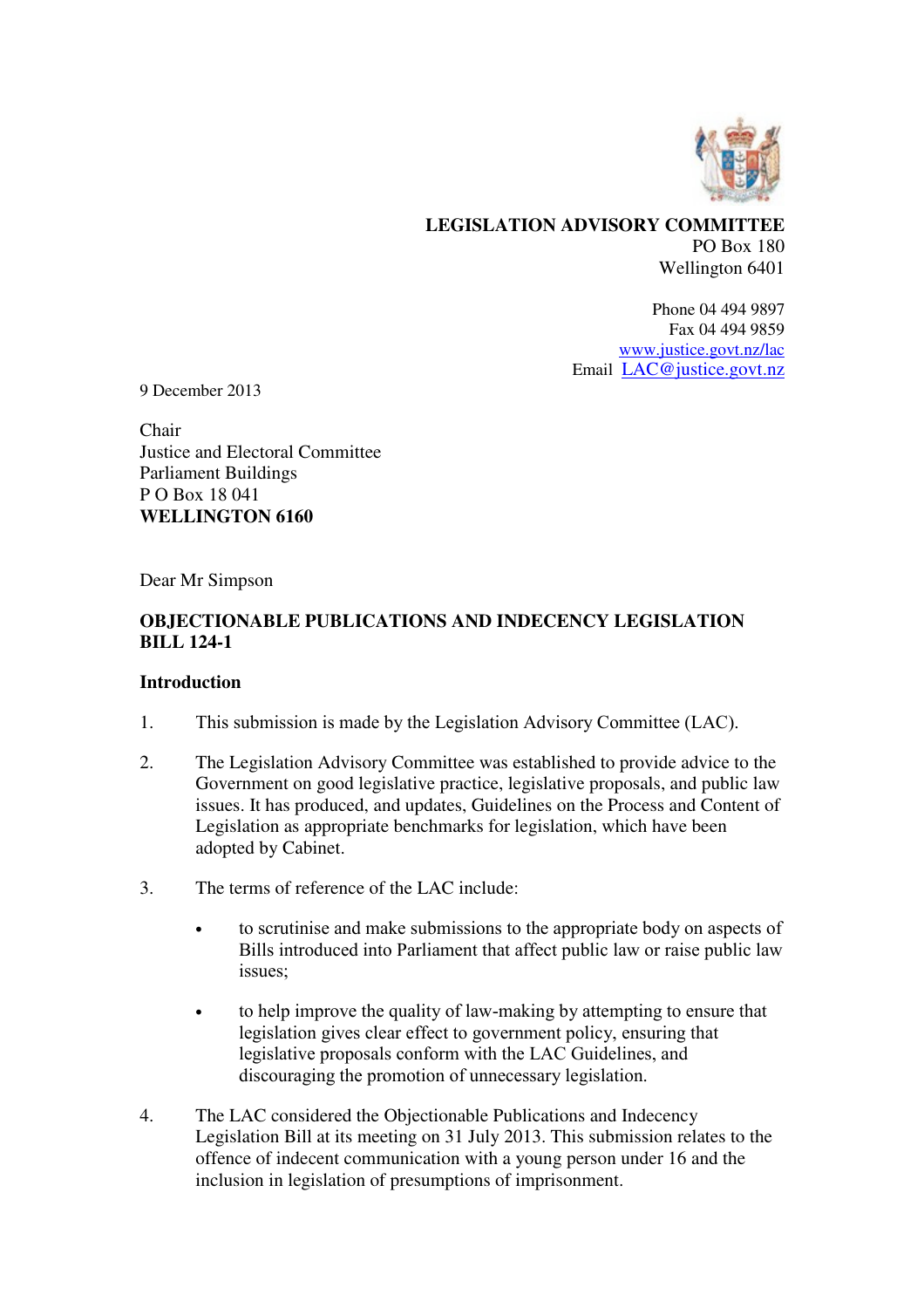#### **Offence of indecent communication with a young person under 16**

5. Clause 13 of the Bill creates a new Crimes Act 1961 offence of indecent communication with a young person under 16. The offence is broadly drafted. It states:

"124A Indecent communication with young person under 16

(1) A person of or over the age of 16 years is liable to imprisonment for a term not exceeding 3 years if he or she intentionally exposes a person under the age of 16 years (the young person) to indecent material (whether written, spoken, visual, or otherwise, alone or in combination) in communicating in any manner, directly or indirectly, with the young person.

(2) A reference in subsection (1) to a person under the age of 16 years, or to the young person, includes a reference to a constable (as defined in section 2(1)) who pretends to be a person under the age of 16 years (the fictitious young person) if the person charged with an offence against subsection (1), when communicating with the fictitious young person and exposing the fictitious young person to indecent material, believed that the fictitious young person was a person under the age of 16 years.

(3) It is a defence to a charge under subsection (1) if the person charged proves that,—

(a) before communicating with the young person and exposing the young person to the indecent material, the person charged had taken reasonable steps to find out whether the young person was of or over the age of 16 years; and

(b) at the time of communicating with the young person and exposing the young person to the indecent material, the person charged believed on reasonable grounds that the young person was of or over the age of 16 years.

(4) It is no defence to a charge under subsection (1) that the person charged did not know that the material to which the charge relates was indecent, unless the person charged also proves—

(a) that the person charged had no reasonable opportunity of knowing it; and

(b) that in the circumstances the ignorance of the person charged was excusable. ..."

- 6. The purpose of the clause is to address a gap in the law between objectionable publications offences, which the explanatory note states only apply if the offender makes a record of a communication with a young person, and the sexual grooming offence, which only applies if the offender intentionally meets (or travels with the intention of meeting) the young person, or arranges for or persuades the young person to travel with the intention of meeting him or her.
- 7. The LAC agrees that there is a gap in the law which needs to be remedied, however it considers that the explanatory note does not accurately describe the gap. In addition, it has concerns about the breadth of the proposed offence.
- 8. It is not clear to the LAC that objectionable publication offences only apply if the offender makes a record of the communication. Section 123 of the Films, Videos, and Publications Classification Act 1993 (FVPCA) contains a strict liability offence of supplying or distributing an objectionable publication.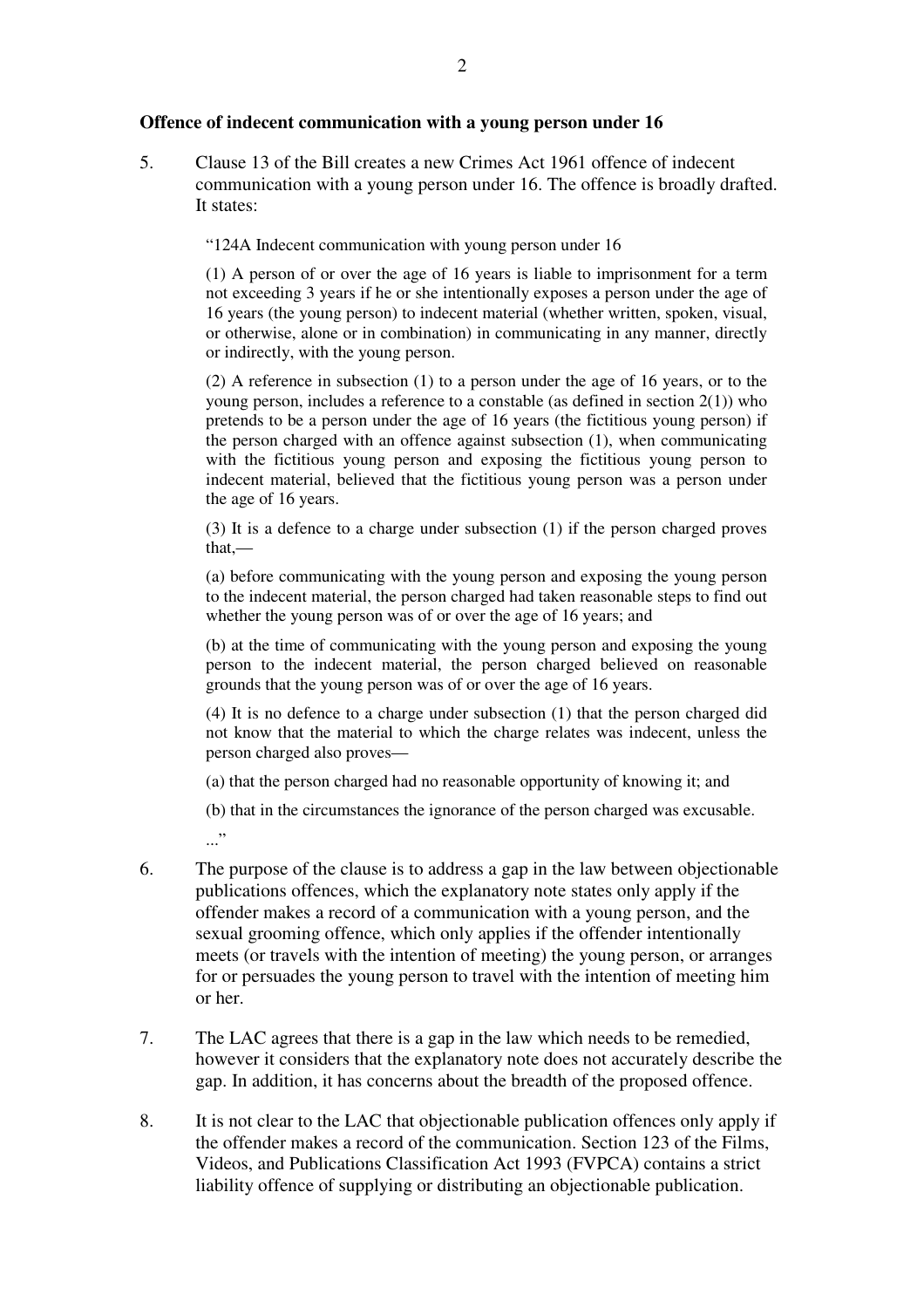"Distribute" includes by means of electronic transmission ("whether by ... electronic mail or other similar means of communication" – s  $123(4)$ ). It appears to the LAC that this would capture the same action required for the proposed new offence.

9. Instead, the problem with the s 123 offence is that the publication be must be "objectionable" as that term is defined under the FVPCA, rather than merely "indecent". The term "indecent" as it has been interpreted by the courts potentially captures a broader range of material than that addressed by the term "objectionable" under the FVPCA. Section 3(2) of that Act states that:

> "A publication shall be deemed to be objectionable for the purposes of this Act if the publication promotes or supports, or tends to promote or support,—

> (a) The exploitation of children, or young persons, or both, for sexual purposes; or

> (b) The use of violence or coercion to compel any person to participate in, or submit to, sexual conduct; or

(c) Sexual conduct with or upon the body of a dead person; or

(d) The use of urine or excrement in association with degrading or dehumanising conduct or sexual conduct; or

(e) Bestiality; or

(f) Acts of torture or the infliction of extreme violence or extreme cruelty."

- 10. The content of a communication must meet this high threshold before a s 123 offence is committed. In the LAC's view, it is this high threshold which means that there is a gap in the law between s 123 and the sexual grooming offence in the Crimes Act, and that a new offence is desirable.
- 11. The LAC submits that the proposed offence is too broad. It will capture any "indecent" communication sent intentionally by a person aged over 16 to a person aged under 16.
- 12. Framed as it is, there is a risk it will capture the immature sharing of "indecent" jokes, pictures or videos between teenage friends, where the sender is over 16 and the recipient under 16. Given the very high volumes of electronic communication by this age group, it appears to the LAC that the number of potential breaches of the provision is very substantial.
- 13. This risk is exacerbated by the lack of definition of the term "indecent". It is not defined in the Crimes Act 1961. In the context of section 124 (Distribution or exhibition of indecent matter) of that Act the courts have held that for an act to be indecent it "must be something which will warrant the sanction of the law, not some trifling or unimportant episode". Indecency must be judged in light of time, place and circumstances. Whether something is indecent "is an objective question to be answered by what the jury assesses to be the standards of right-thinking members of the community." (see *R v Dunn* [1973] 2 NZLR 481 (CA) at 482, 484 and *R v Annas* [2008] NZCA 534 at [56].)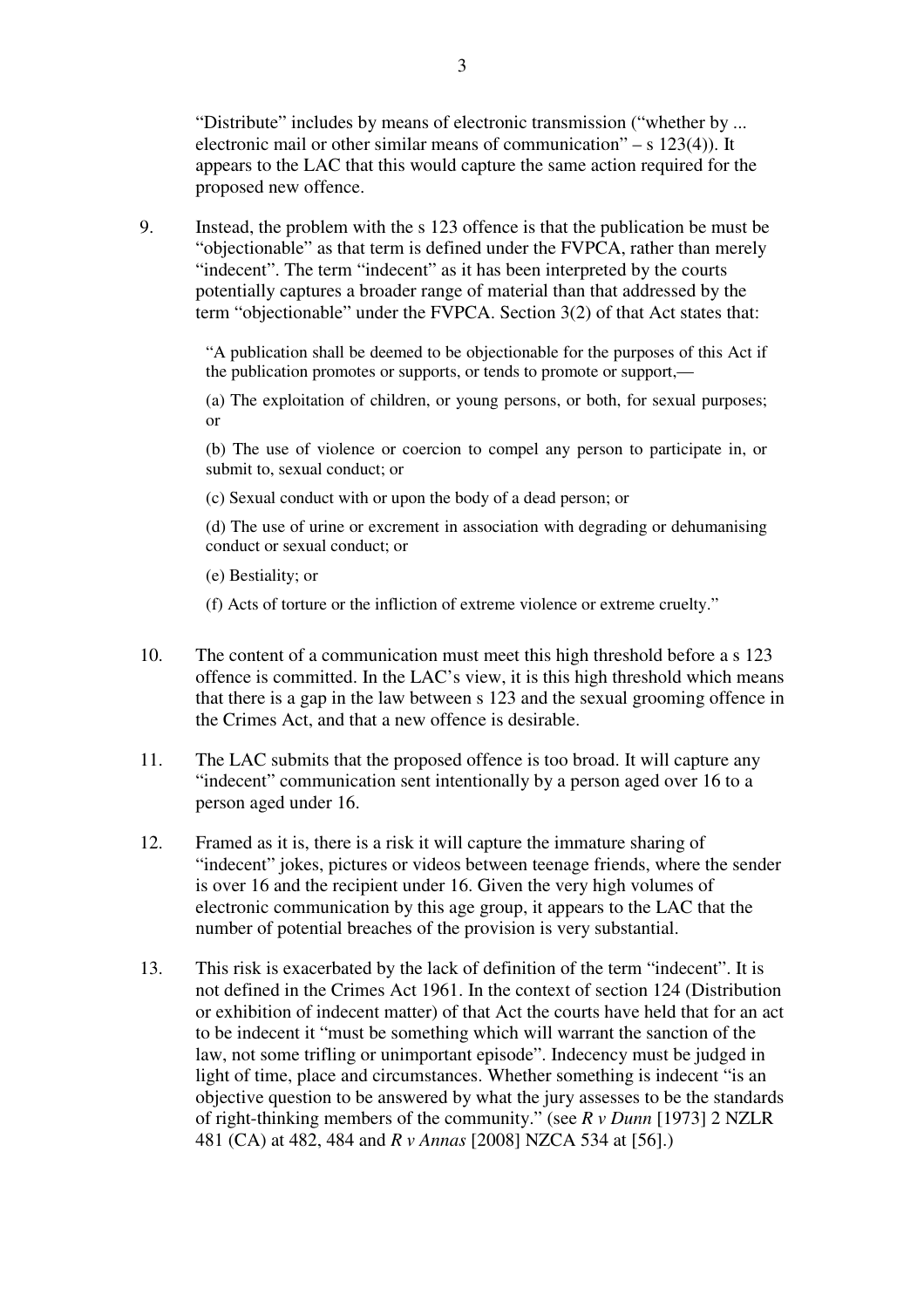- 14. The boundaries of what is or is not indecent will be difficult for anyone to draw, and particularly so for younger people. The provision therefore gives rise to two risks. First, it will be difficult for individuals to assess whether they are falling foul of the law. Second, a substantial amount of conduct (the immature exchange of offensive images, videos or jokes) may unintentionally be captured by the provision and so, in practice, will never be prosecuted.
- 15. It is possible that the first risk is mitigated to an extent by the reasonable exercise of prosecutorial discretion; and by the defence set out in proposed section 124A(4) (the person charged must prove they had no reasonable opportunity of knowing it was indecent; and that in the circumstances their ignorance was excusable.) However, the LAC considers that these protections are inadequate, and do not mitigate the second risk.
- 16. The LAC submits that an alternative formulation which meets the policy aim without giving rise to these risks ought to be adopted. Three possible options are:
	- The offence could require some additional element of harmful or exploitative intent on the part of the offender.
	- There could be an additional defence that relates to the circumstances of the offending.
	- An attempt could be made to define "indecent" for the purposes of the offence.
- 17. The LAC suggests that the first of these options would be preferable. The second option leaves the onus on the defendant which, given the large range of potential illegitimate conduct seems undesirable in any event. And a satisfactory definition of "indecent" may be hard to achieve.
- 18. A more specifically stated offence which targets the conduct identified (the process of grooming, rather than, for example, the immature exchange of electronic communication with coarse sexual content) should be achievable. Such a provision can be found in the Crimes Act 1900 (NSW), s 66EB(3), which makes it an offence to:

"(a) engage in any conduct that exposes a person under the age of 16 years (the young person) to indecent material; and

(b) do so with the intention of making it easier to procure the young person for unlawful sexual activity with him or her or any other person."

# **Presumption of imprisonment**

19. The LAC would like to comment on the provision in clause 7 of the Bill for a presumption of imprisonment for repeat offences involving child pornography. The presumption will arise whether or not the prior offence was committed before the amendment comes into force. It can be displaced if the sentencing judge considers that the offender should not be imprisoned having regard to:

"(a) the particular circumstances of the repeat offence; and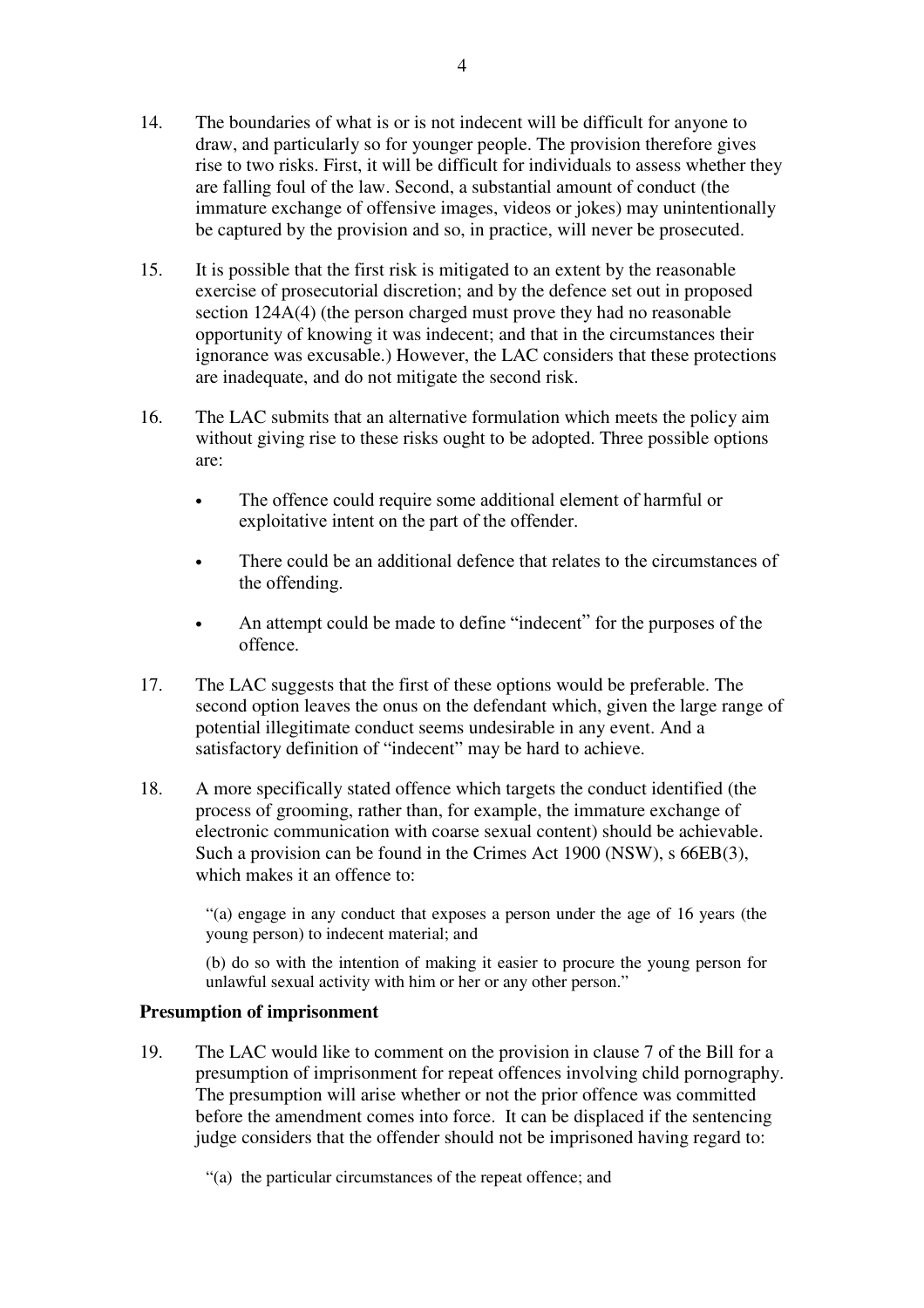(b) the particular circumstances of the offender (including, without limitation, his or her age if he or she is under 20 years of age)."

- 20. The presumption will apply to "specified publications offences" which are the offences of distributing, possessing, or exhibiting objectionable publications that are objectionable because of their depiction of the sexual exploitation of children and young persons. Those offences contain a mens rea element (knowledge that the publication is objectionable) and carry a maximum sentence of 5 or 10 years imprisonment.
- 21. Precedents for presumptions of imprisonment exist in ss 86A to 86I (three strikes rules for repeated serious violent offending) and s 102 (presumption in favour of life imprisonment for murder) of the Sentencing Act 2002.
- 22. The LAC notes that the proposed provision is graver than the "three strikes" rule in the sense that the presumption arises on only the second conviction. It is possible, therefore, that two comparatively minor instances of offending behaviour could give rise to the presumption. However, it considers that this concern is countered by the restriction of the presumption to the "specified publications offences"; and because the judicial discretion is broader than under ss 86A to 86I and 102 of the Sentencing Act 2002 which provide that the presumption can be shifted only where imprisonment would be "manifestly unjust".
- 23. However, the LAC has concerns that there may be a growing appetite for sentencing presumptions in legislation. It suggests that the circumstances when such a presumption might be justified are limited. In the LAC's view, in the future such presumptions ought only to be adopted where:
	- the offending is such that early imprisonment is required to protect the public from ongoing harm by preventing offending during the term of imprisonment;
	- early imprisonment will provide an opportunity for intervention and rehabilitation for the offender; and/or
	- public opinion about the harm of the offending is such that it would support the presumptive imprisonment of the offender.
- 24. The LAC intends to amend the LAC guidelines to reflect this advice.
- 25. We consider that whether the form of offending dealt with by the Bill meets these bullet points is open to debate. In particular, in relation to the first two bullet points, the RIS itself acknowledges that:

"Child pornography offenders already have very low rates of recidivism. Statistics show that over a ten year period between 2001 and 2010 only 8 people were convicted of a repeat objectionable publication offence under the Classification Act (there are not any statistics available on what penalty these 8 recidivists received). If most offenders do not re-offend this may indicate that the current penalties, along with the social stigma of a child pornography conviction, are adequate deterrents to re-offending."